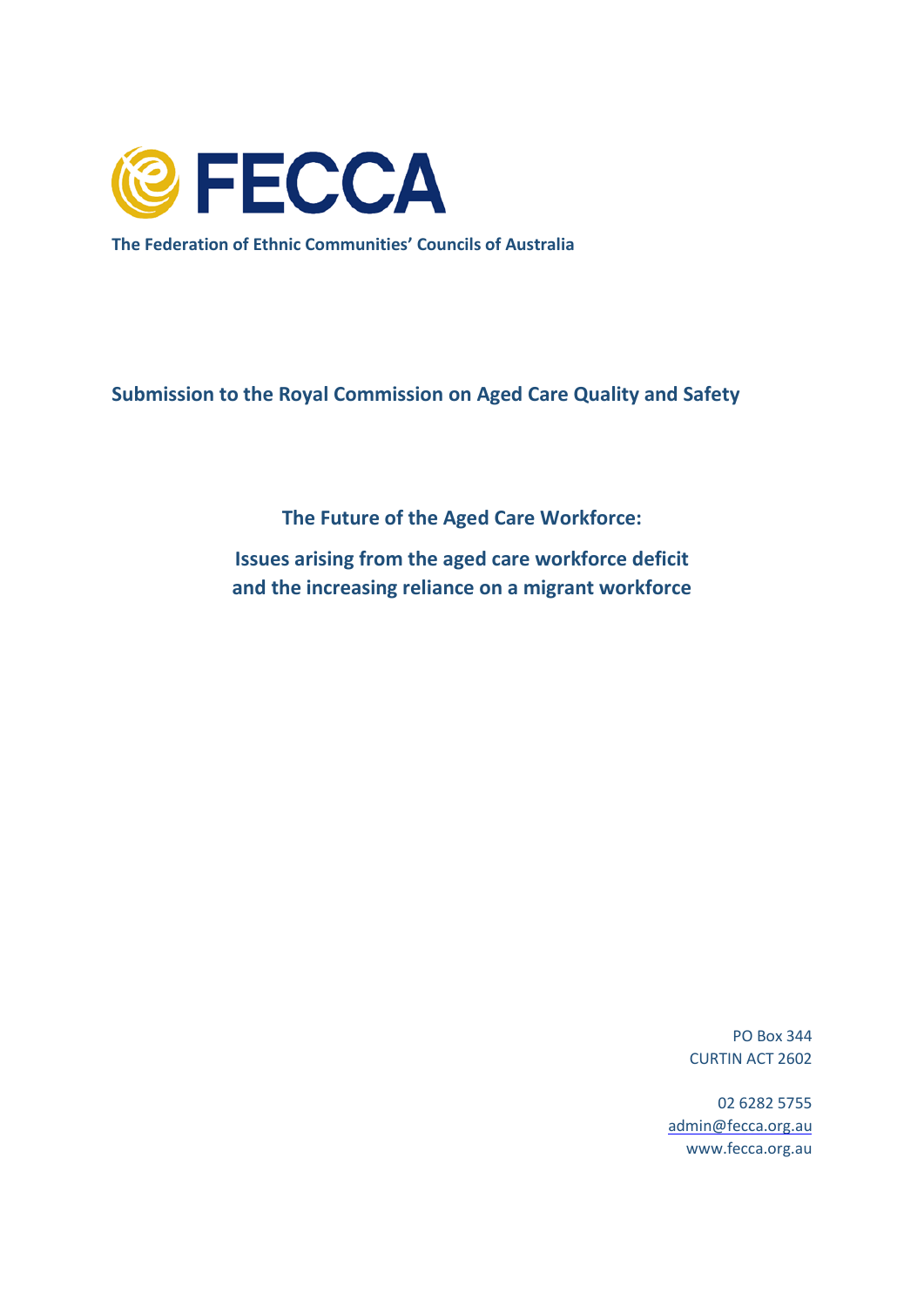The Federation of Ethnic Communities' Councils of Australia (FECCA) wishes to again draw to the attention of the Royal Commission, in its consideration of the future of the aged care workforce, to a number of issues arising from the increasing dependence of the sector on migrants who are overseas born and from culturally and linguistically diverse (CALD) backgrounds. An increasing number of these workers are recent arrivals and, of those, growing numbers are on temporary visas.

## *The increasing reliance of the aged care sector on migrant workers*

- 1. This has been largely due to the decline of permanent residents or Australian citizens participating in the care workforce (including aged care and disability). It has even been suggested that, without the temporary migrant workforce, the current aged care system would collapse.
- 2. FECCA has previously raised these issues in witness statements for and testimony before the:
	- Adelaide Hearing 2 (Aged care in the home) on 20 March 2019
		- o [Witness Statement:](https://agedcare.royalcommission.gov.au/hearings/Documents/exhibits-2019/20-march/WIT.0084.0001.0001.pdf) Exhibit 2-37 WIT.0084.001.001
		- o [Transcript](https://agedcare.royalcommission.gov.au/hearings/Documents/transcripts-2019/transcript-20-march-2019.pdf) (from p-921)
	- Melbourne Hearing 2 (Diversity in aged care) on 7 October 2019
		- o [Witness Statement:](https://agedcare.royalcommission.gov.au/hearings/Documents/exhibits-2019/7-october/WIT.0437.0001.0001.pdf) Exhibit 10-4 WIT.0437.0001.0001
		- o [Transcript](https://agedcare.royalcommission.gov.au/hearings/Documents/transcripts-2019/transcript-7-october-2019.pdf)
- 3. FECCA has previously referred the Royal Commission to the work of an ongoing Australian Research Council-funded project – '*[Markets, Migration & the Work of Care](https://www.sprc.unsw.edu.au/research/projects/markets-migration-and-the-work-of-care-in-australia-/)  [in Australia](https://www.sprc.unsw.edu.au/research/projects/markets-migration-and-the-work-of-care-in-australia-/)*'
- 4. The project was led by a research team from the University of New South Wales, the Royal Melbourne Institute of Technology, the University of Sydney, and the University of Toronto. [Fact Sheet](https://www.arts.unsw.edu.au/sites/default/files/documents/Migrant%20Workers%20in%20Frontline%20Care.pdf) 1 – Migrant Workers in Frontline Care, published in December 2018 reported the following (it should be noted that these data are predominantly drawn from the 2016 Census):
	- A significant increase in the proportion of overseas-born workers employed as aged and disability carers (ABS Occupational Definition 4231) from 33% in 2011 to 37% in 2016, and as personal care assistants (ABS Occupational Definition 423313) from 43.7% to 50.2% for the same period. In the same period, the share of overseas-born workers in Australia's total workforce increased only slightly, from 28% to 30.6%.
	- The three main frontline care occupations (child carers, aged and disability carers, and personal care assistants) are ranked as 'low-skilled', at Level 4 in the fivelevel Australian & New Zealand Standard Classification of Occupations (ANZSCO)
	- Australia's migrant care workers are on average younger, less likely to be male and have a higher level of formal qualifications (though not necessarily relevant to their employment in frontline care) than their Australian born peers. They increasingly come from non-English speaking countries, with recent migrants more likely to arrive on temporary visas.
	- Overseas-born care workers have higher levels of formal education than Australian-born care workers. Australian-born care workers are more likely to hold a Certificate or Diploma than their overseas-born counterparts. However, 24.3% of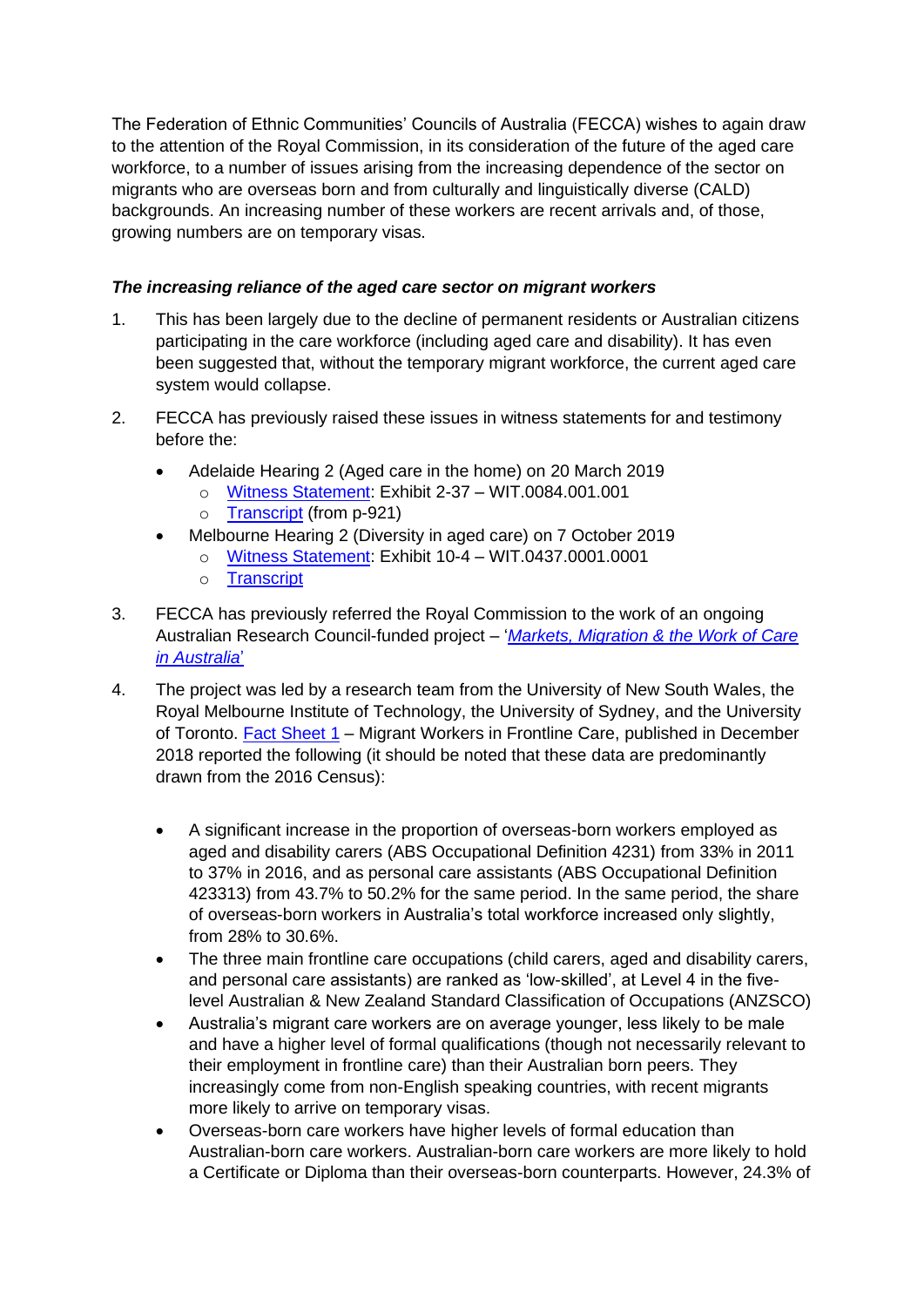overseas-born care workers hold a bachelor's degree, compared to 8.4% of Australian-born care workers, while 7.2% of migrant care workers hold a postgraduate degree, compared to just 0.7% of their Australian-born peers.

- A distinct change in the composition of the overseas-born care workforce over time). The proportion of care workers born in the United Kingdom and New Zealand have declined dramatically over time. There is a clear growth in the proportion of workers born in Southern Asia (mainly India, Sri Lanka, Nepal and Bangladesh), as well as a steady increase in the proportion of workers from Africa, and since 1976 stable inflows of workers from Maritime South-East Asia (mainly the Philippines).
- 5. FECCA draws the attention of the Royal Commission to the evidence provided by a member of the project team, Professor Sara Charlesworth of the Royal Melbourne Institute of Technology in her [witness statement](https://agedcare.royalcommission.gov.au/hearings/Documents/exhibits-2019/16-october/WIT.0381.0001.0001.pdf) for (Exhibit 11-52 – WIT.0381.0001.0001) and the [transcript](https://agedcare.royalcommission.gov.au/hearings/Documents/transcripts-2019/transcript-16-october-2019.pdf) (pages 6082-6099) of her appearance before the Melbourne Hearing 3 (Aged Care workforce) on 16 October 2019.
- 6. Issues raised by Professor Charlesworth or, in its evidence, by FECCA include:
	- The increasing aged care work force deficit in Australia and evidence of an increasing reliance on a workforce on various temporary visas, including international students, and nurses or care workers whose overseas qualifications are not recognised.
	- While there have always been significant numbers of overseas born workers in the sector, they have, in the past tended to be permanent migrants with full rights and protections of people with citizenship or permanent visa status.
	- Temporary migrants face increased vulnerabilities, including
		- o no access to social protections such as Medicare
		- $\circ$  insecurity in work conditions (such as temporary or limited and variable hours of work, poor understanding of entitlements under relevant awards, and potential for exploitation)
		- o limited pathways to permanent residency
		- o inadequate training and support in:
			- requirements of the job
			- **■** understanding the aged care system
			- limited opportunities for professional development
			- cultural competence (the fact that a care worker may be from a CALD background does not, of itself, make that worker culturally competent and able to work with staff and consumers from Anglo-Australian or other cultural backgrounds)
		- o occasional requirement to act as informal interpreters, without language skills being part of a position description, or appropriately remunerated
		- $\circ$  experience of racism or discrimination (both from other workers and from recipients of aged care services and/or their families).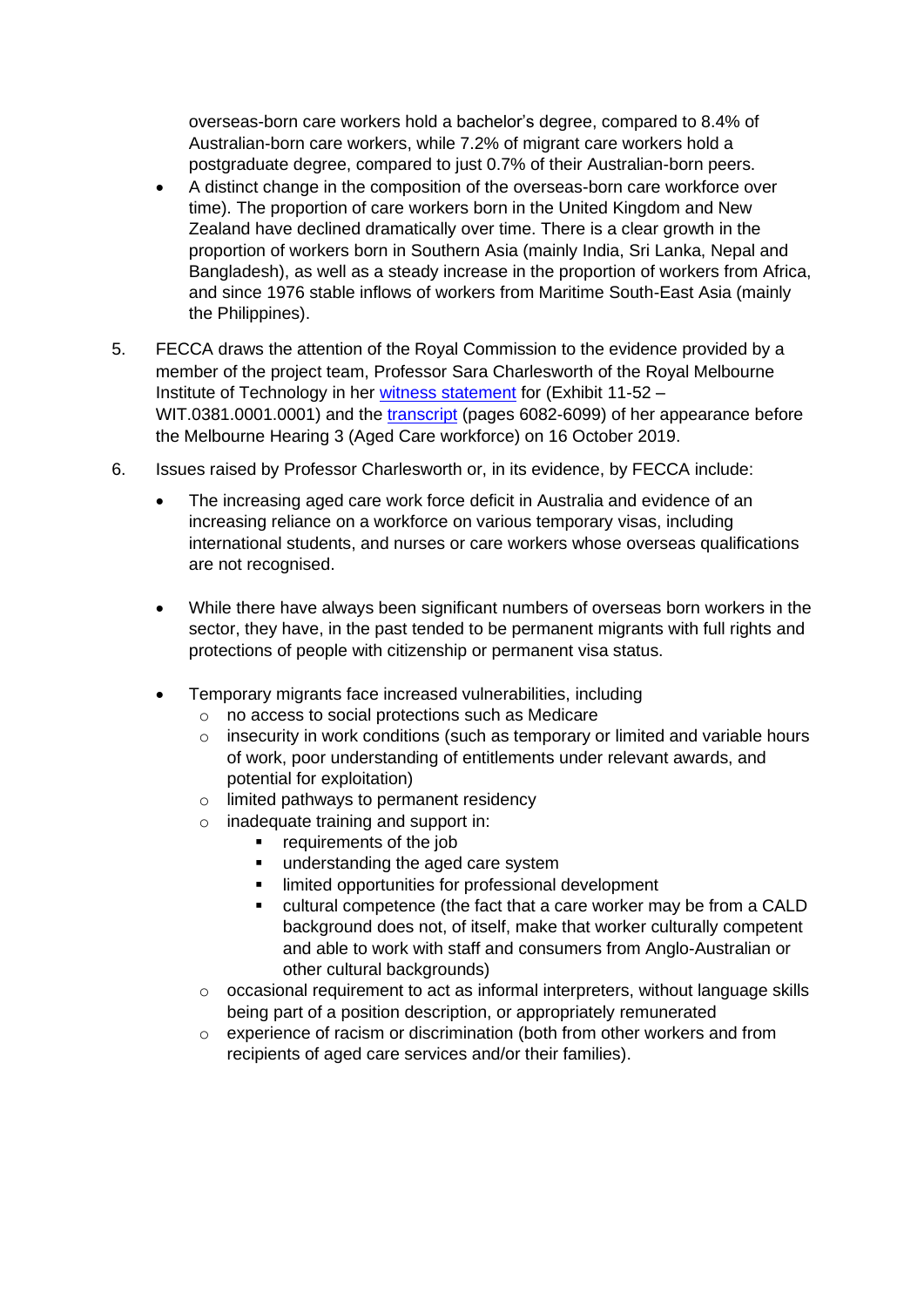- 7. FECCA draws the attention of the Royal Commission to a detailed examination of the migration issues by Professor Charlesworth and colleagues in a 2019 [paper](http://www.unswlawjournal.unsw.edu.au/article/migration-pathways-for-frontline-care-workers-in-australia-and-new-zealand-front-doors-side-doors-back-doors-and-trapdoors/) published in University of New South Wales Law Journal: *Migration Pathways for Frontline Care Workers in Australia and New Zealand – Front Doors, Side Doors, Back Doors and Trapdoors*.
- 8. Under the 2018 Pacific Labour Mobility Scheme, applicants can apply for low and semi-skilled employment, including as aged or disability carers or personal care assistants, in rural and regional regions. Such employment is only available on temporary visas.

## *Sector wide oversights in addressing issues arising from the dependence on the CALD migrant workforce*

- 9. FECCA notes that the significant and important issue of the CALD migrant workforce was not specifically referred to in Chapter 9 of the Royal Commission Interim Report of November 2019.
- 10. FECCA did, however, first address the issue in evidence provided for its appearance before the Adelaide Hearing 2 of 20 March 2019.
- 11. FECCA does acknowledge that the Interim Report was finalised before the October Melbourne Hearing 2 (Diversity in Aged Care) and Melbourne Hearing 3 (Aged Care Workforce).
- 12. In her evidence at the Melbourne Hearing 3, Professor Charlesworth made considerable efforts to bring the issue to the attention of the Royal Commission. At the conclusion of her testimony, counsel assisting asked Professor Charlesworth if there were "*other matters that I haven't taken you to in your evidence that you'd like to raise at this time*".

Professor Charlesworth responded (para 30, page 6096) "*I suppose just one thing that I was originally asked to comment on and we touched just obliquely on – but I do think it's important – is the whole issue of the fact that we're starting to rely on temporary migrant workers in aged care, and I think that can – that is concerning*".

- 13. A by no means exhaustive perusal of workforce related evidence provided to the Royal Commission by bodies such as the Health Services Union and United Voice, shows that although the workforce deficit was acknowledged, the reliance on the migrant workforce was not fully explored
- 14. FECCA further notes that it has been difficult to gain traction on this issue in other contexts. For example:
	- The Aged Care Workforce Strategy Taskforce published *A matter of care – Australia's aged care workforce strategy* in June 2018.

References to the CALD and migrant workforce are superficial:

▪ *Specific consideration needs to be given to meeting the skills and competency development needs of new hires and some groups within the workforce from culturally and linguistically diverse backgrounds who may need additional support in the workplace*. (page 26)